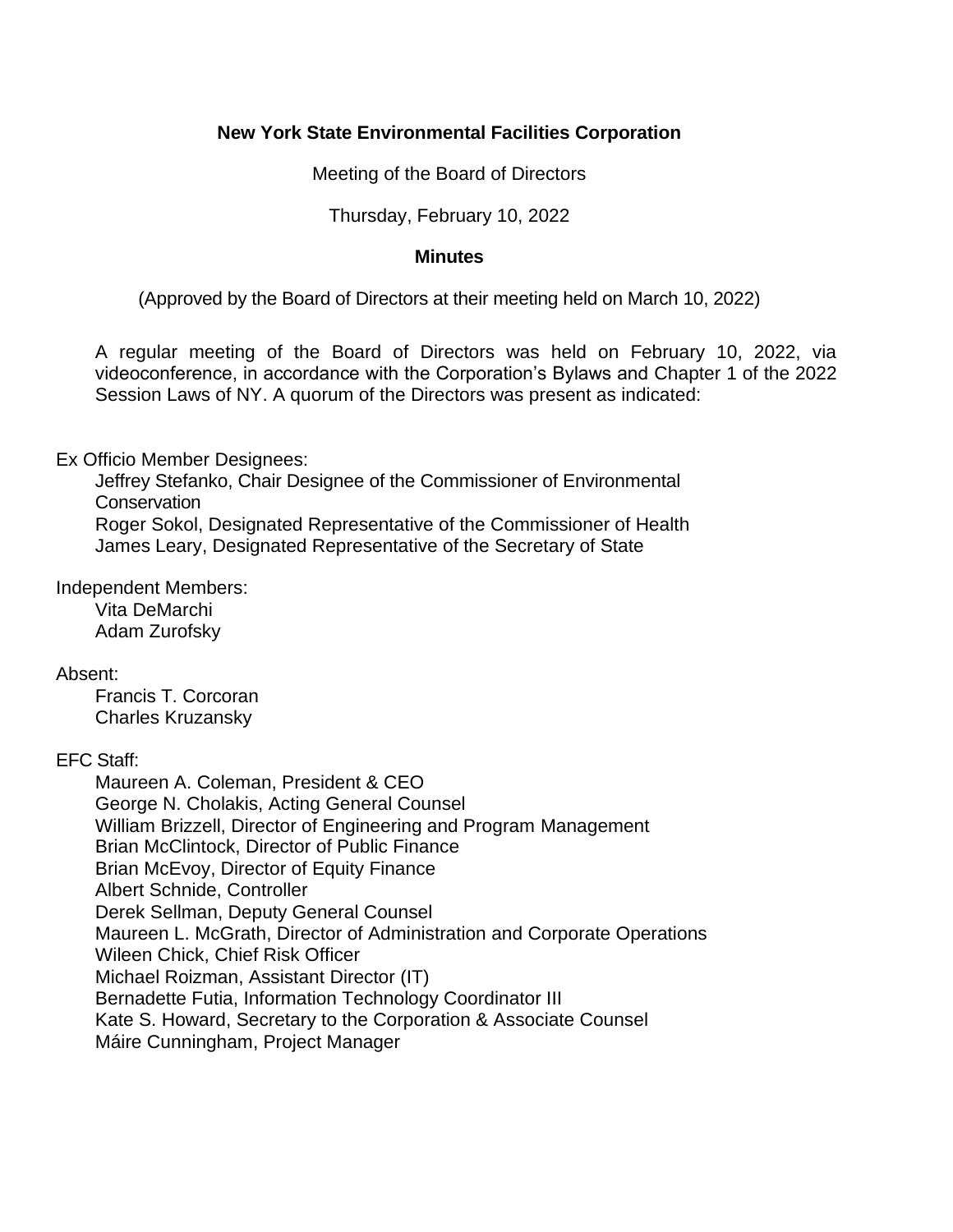Other Attendees:

 David Phillips, P.E., Chief, Design Section, Bureau of Water Supply and Protection, NYSDOH Henrik Westin, Esq.

- 1. Roll call and declaration of quorum The meeting was called to order at 11:32 a.m. Roll call was taken by the Appointed Secretary and a quorum was declared present.
- 2. Approval of the Draft Minutes from the January 13, 2022 Board Meeting Upon motion by Director Sokol and seconded by Director Leary, the minutes from the January 13, 2022 meeting were unanimously approved.
- 3. Report of the Chair The Chair announced that the Finance Committee meeting, which following week to review and approve the issuance of up to \$879,569,000 in New York State Environmental Facilities Corporation State Clean Water and Drinking Water Revolving Funds Revenue Bonds on behalf of the New York City Municipal Water Finance Authority. The Chair also expressed his welcome to Kate Howard, who was appointed to act as Secretary to the Corporation upon the resignation of Thomas Baines. Approval of that appointment is the subject of I.D. No. 1 on the Board agenda. had been scheduled to occur that morning at 11:00 a.m., needed to be rescheduled. He will be calling for a special meeting of the Finance Committee and Board to convene the
- 4. President's Report –

 President Coleman introduced Henrik Westin who will officially become General Counsel experience at OSC working on issues involving debt issuance by the State as well as local government bond issuance. Ms. Coleman expressed that the Corporation is excited to have Mr. Westing the EFC team and look forward to him bringing his valuable expertise to to the Corporation on February 17, 2022. Mr. Westin comes to EFC with over 15 years of the Corporation.

President Coleman discussed State Budget Highlights which benefit and/or impact the Corporation.

 President Coleman informed the Board that the Asset Management Presentation scheduled for today was moved to the March meeting due to the absences of two directors.

- 5. Committee Reports No Committees met
- 6. Unfinished Business- No Unfinished Business
- 7. Resolutions

## **Resolution No. 2893**

 Following its introduction by the Appointed Secretary, Ms. DeMarchi moved for adoption of the resolution and the motion was seconded by Mr. Sokol. Discussion ensued and the following resolution was adopted unanimously and made part of the minutes: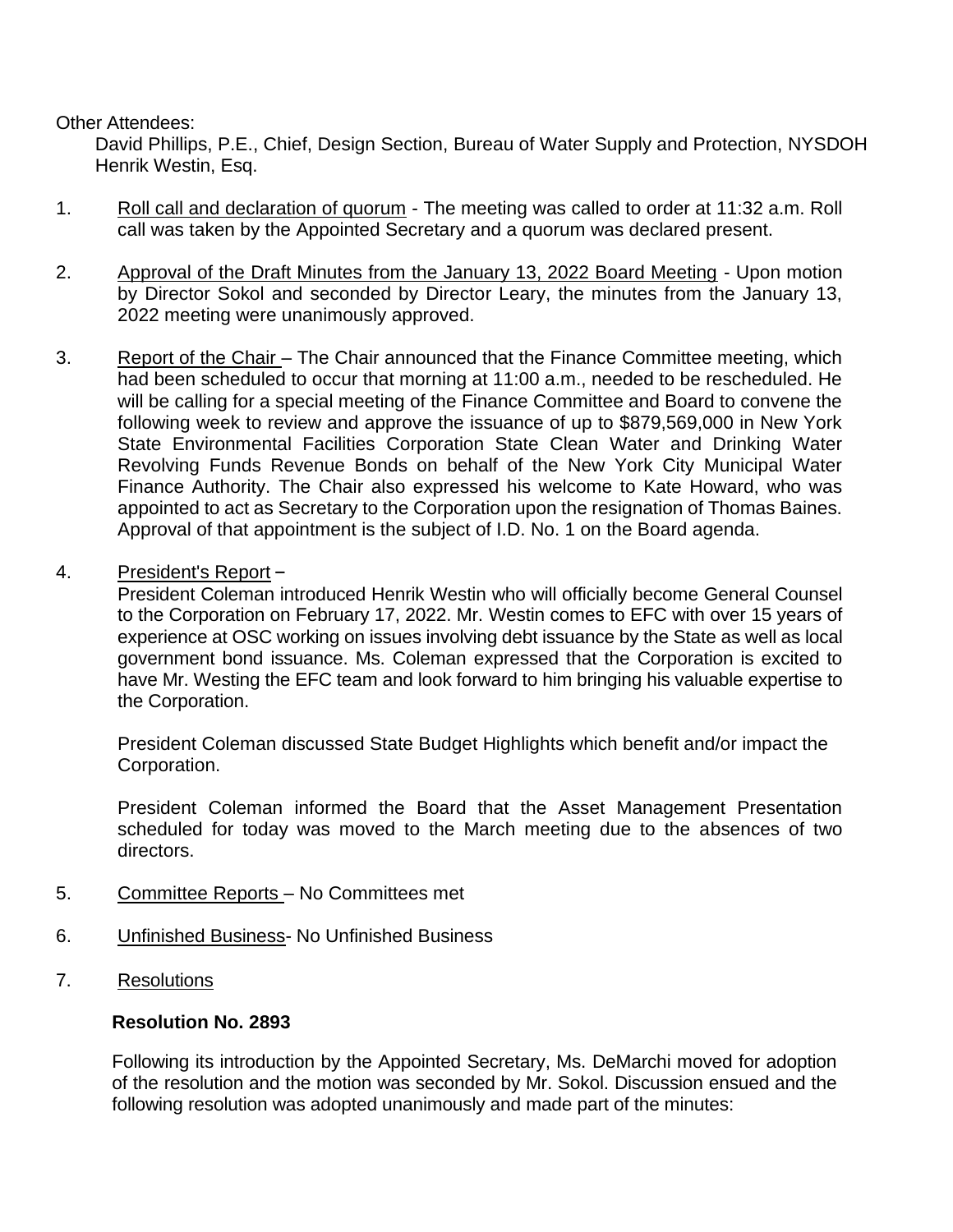## **A RESOLUTION OF THE NEW YORK STATE ENVIRONMENTAL FACILITIES CORPORATION APPROVING THE APPOINTMENT OF SECRETARY TO THE CORPORATION**

#### **Resolution No. 2894**

 Following its introduction by the Secretary, Mr. Sokol moved for adoption of the resolution and the motion was seconded by Ms. DeMarchi. Discussion ensued and the following resolution was adopted unanimously and made part of the minutes:

 **A RESOLUTION OF THE NEW YORK STATE ENVIRONMENTAL FACILITIES REVOLVING FUND AND AUTHORIZING FINANCIAL ASSISTANCE PAYMENTS TO CERTAIN MUNICIPALITIES TO FUND ELIGIBLE DRINKING WATER PROJECTS CORPORATION MAKING CERTAIN DETERMINATIONS AND AUTHORIZING CERTAIN ACTIONS IN CONNECTION WITH THE DRINKING WATER STATE FROM FUNDS APPROPRIATED FOR WATER INFRASTRUCTURE IMPROVEMENT PROJECTS** 

## **Resolution No. 2895**

 Following its introduction by the Secretary, Mr. Zurofsky moved for adoption of the resolution and the motion was seconded by Mr. Sokol. Discussion ensued and the following resolution was adopted unanimously and made part of the minutes:

## **A RESOLUTION OF THE NEW YORK STATE ENVIRONMENTAL FACILITIES CORPORATION AUTHORIZING FINANCIAL ASSISTANCE PAYMENTS TO SELECTED MUNICIPALITIES TO FUND ELIGIBLE INTERMUNICIPAL WATER INFRASTRUCTURE PROJECTS**

#### **Resolution No. 2896**

 Following its introduction by the Secretary, Mr. Sokol moved for adoption of the resolution and the motion was seconded by Mr. Leary. Discussion ensued and the following resolution was adopted unanimously and made part of the minutes:

## **A RESOLUTION OF THE NEW YORK STATE ENVIRONMENTAL FACILITIES CORPORATION AMENDING THE PRIOR AUTHORIZATIONS FOR FINANCIAL ASSISTANCE TO BE PROVIDED BY THE CORPORATION TO CERTAIN RECIPIENTS IN CONNECTION WITH THE CLEAN WATER STATE REVOLVING FUND**